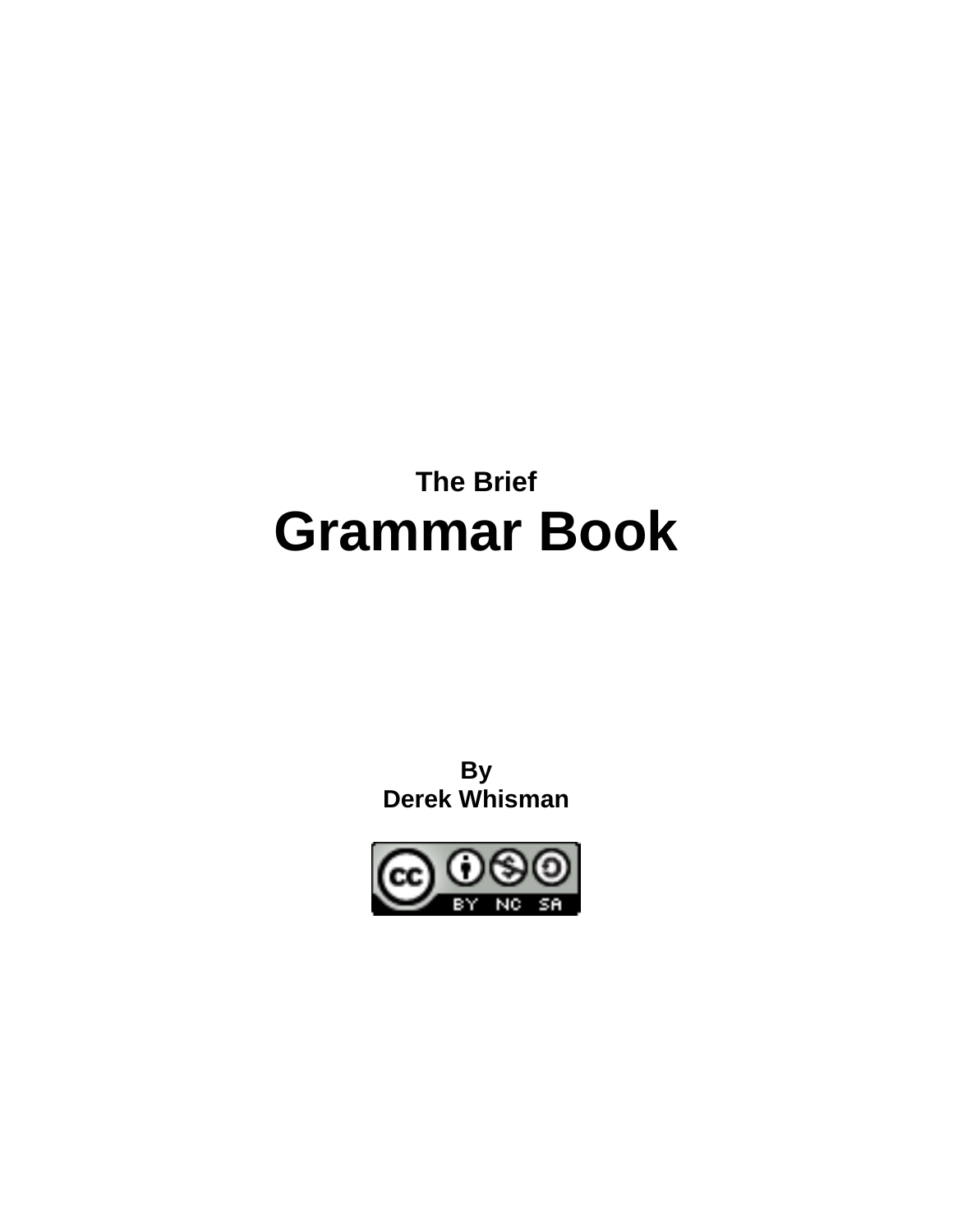# **Table of Contents**

| $\bullet$ |  |  |
|-----------|--|--|
| $\bullet$ |  |  |
| $\bullet$ |  |  |
| $\bullet$ |  |  |
| $\bullet$ |  |  |
| $\bullet$ |  |  |
| $\bullet$ |  |  |
|           |  |  |
|           |  |  |
|           |  |  |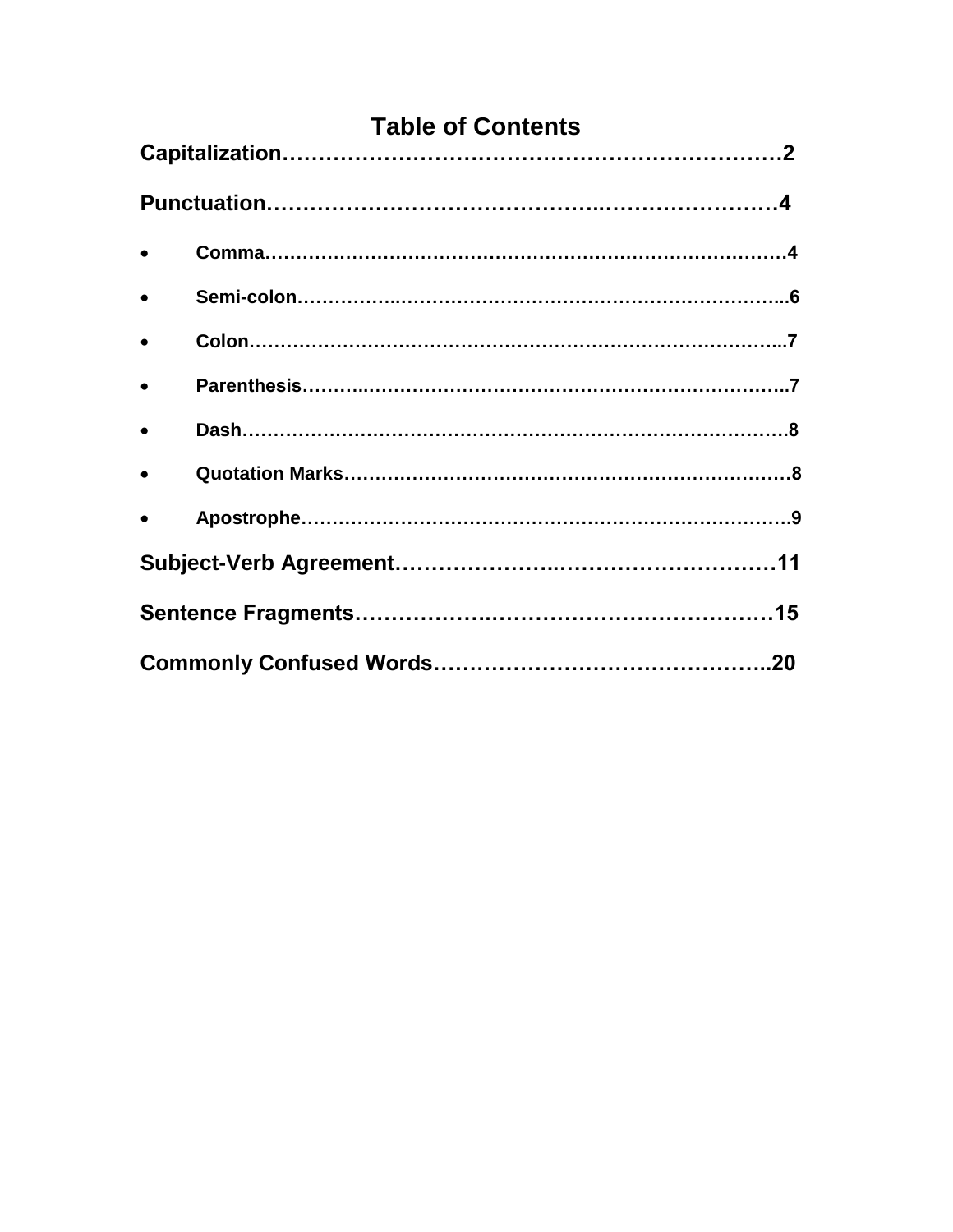# **CAPITALIZATION**

Capitalization rules are fairly commonplace. But it is important to brush up on major rules as you start to write college level essays. You must always capitalize in the following situations:

#### **1. The first words of a sentence**

Everyone knows that pizza is the best food ever.

#### **2. The pronoun "I"**

Last summer I spent a whole month eating pizza with my family.

#### **3. Proper nouns (the names of specific people, places, organizations, and sometimes things)**

Mountain Empire Community College Big Stone Gap, Virginia Pacific Ocean Young Men Christian Academy God Microsoft Office Pepsi Cola Kentucky Wildcats Denver Broncos The Great Depression Woodrow Wilson Thomas Edison The Microsoft Corporation

#### **4. Titles, if they precede the person's name (but not if the title comes after)**

Eddie finally was able to meet Mayor Kimby to discuss his concerns. Tomorrow, I will be able to meet John Lang, mayor of Queenstown.

#### **5. Family relationships (when used as proper names, but not when just mentioning a relative)**

I make it no secret that Uncle Thomas is my favorite relative. My favorite relative is my uncle, Thomas, who lives in Florida.

I asked my mother to make me some pasta. I asked Mother to make me some pasta.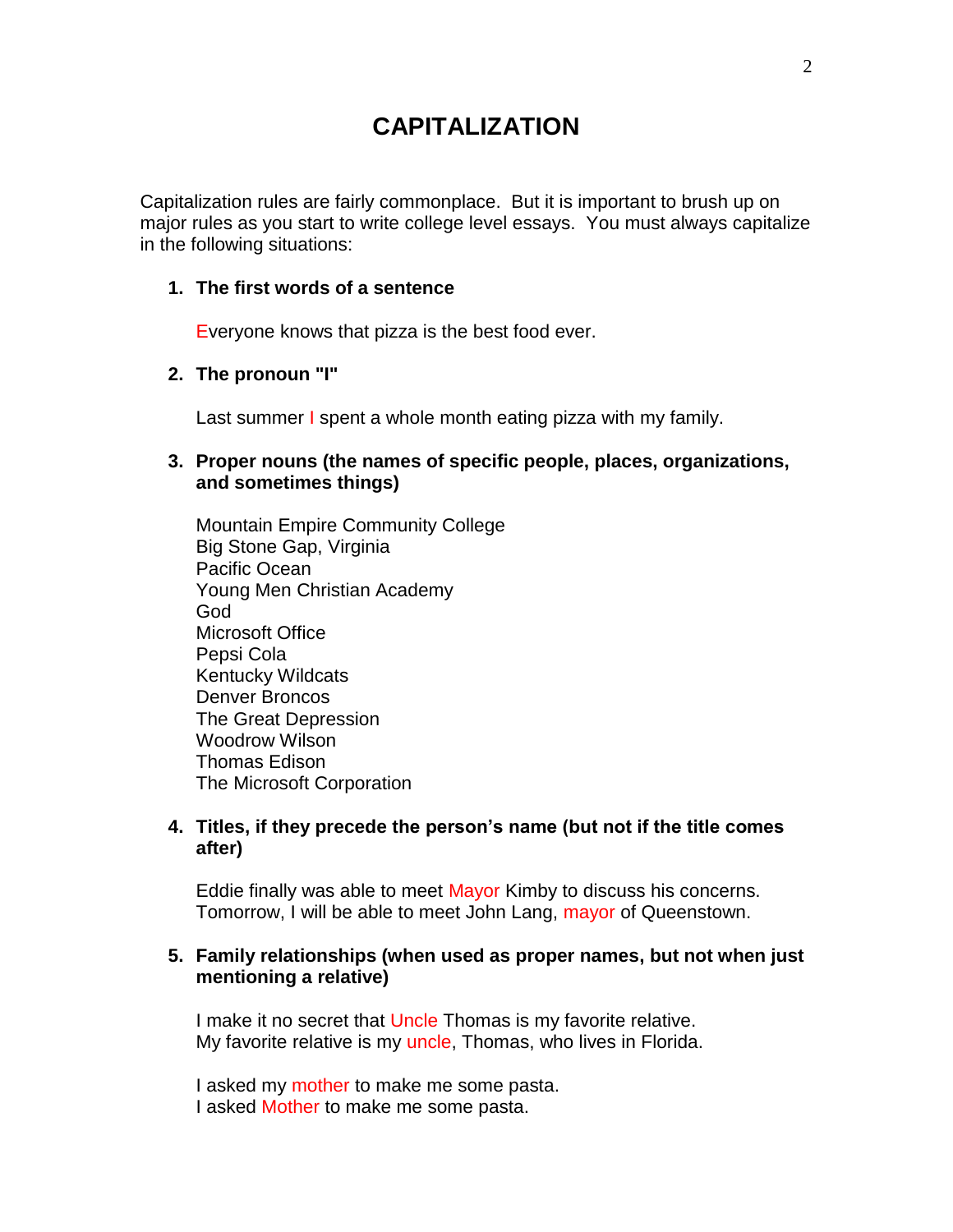- **6. Days of the week, names of months, names of holidays**
	- **January** Friday the 13th Christmas Eve **Halloween**

#### **7. The names of countries, nationalities, and specific languages**

English Spain United States of America **Portuguese** 

#### **8. The first word of a direct quote**

Mark Twain wrote, "The difference between the right word and the almost right word is the same as the difference between lightning and the lightning bug.

#### **9. Abbreviations for groups**

YMCA NBC ABC IBM

#### **10.The major words in the titles of books, articles, and songs (but not short prepositions or the articles "the," "a," or "an," if they are not the first word of the title)**

In high school, my favorite reading was *The Catcher in the Rye*.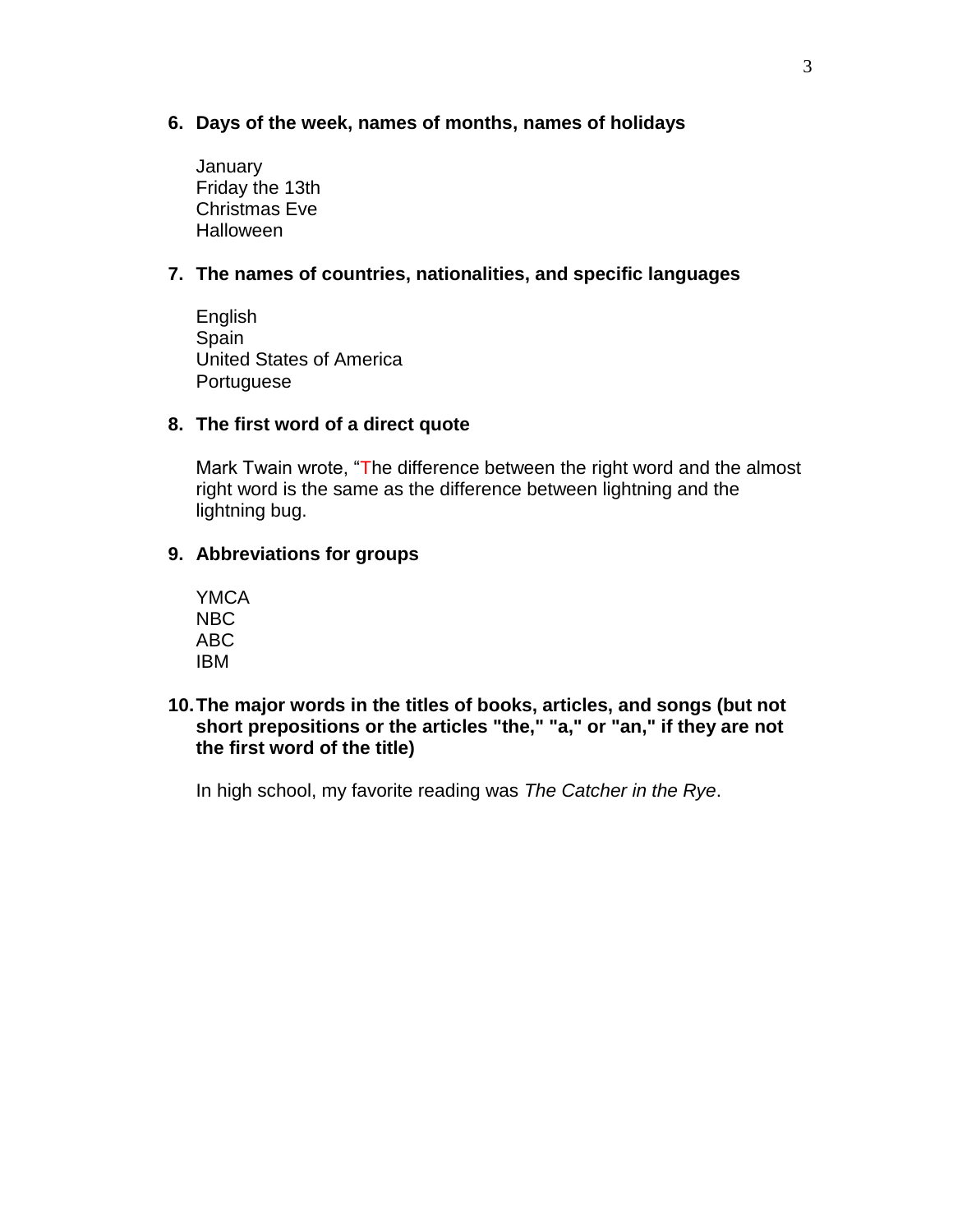# **PUNCTUATION RULES**

#### **THE COMMA (,)**

The comma is one of the most misused and abused punctuation marks. Many students use them incorrectly—either adding a comma where no comma should go (thereby breaking up the sentence awkwardly) or forget to include a comma where one is needed. The following rules are meant to be simple guidelines to help you determine when a comma is necessary. We will also explore comma splice errors in this section.

#### **1. Use commas between two complete sentences when they are joined using conjunctions—AND, BUT, FOR, OR, NOR.**

The party was over**, but** the guests wanted to stick around for the after party.

Note that when the two sentences separated by conjunctions are NOT complete sentences, no comma is needed.

John left the party **and** went to get something to eat.

**2. A comma must be used when separating a dependent clause from an independent clause.** To tell the difference, remember that an "independent" clause could exist on its own. If you took that sentence just by itself, it would be a complete sentence. However, when looking at a "dependent" clause, you'll notice it cannot exist on its own. It needs the other sentence in order to make sense. The dependent clause will come first in the sentence. Look at the following example.

Before leaving the party**,** John decided to grab one last drink.

#### **3. Use commas between three or more things in a list.**

Cynthia**,** Eddie**,** and Sera decided to drive to the party together. They climbed into Eddie's car**,** turned the radio up loud**,** and sung the whole way there.

#### **4. Use commas when using two or more adjectives to describe a noun.**

The loud**,** excited fans cheered the football team to victory.

Mary prayed to meet a tall**,** dark**,** handsome stranger.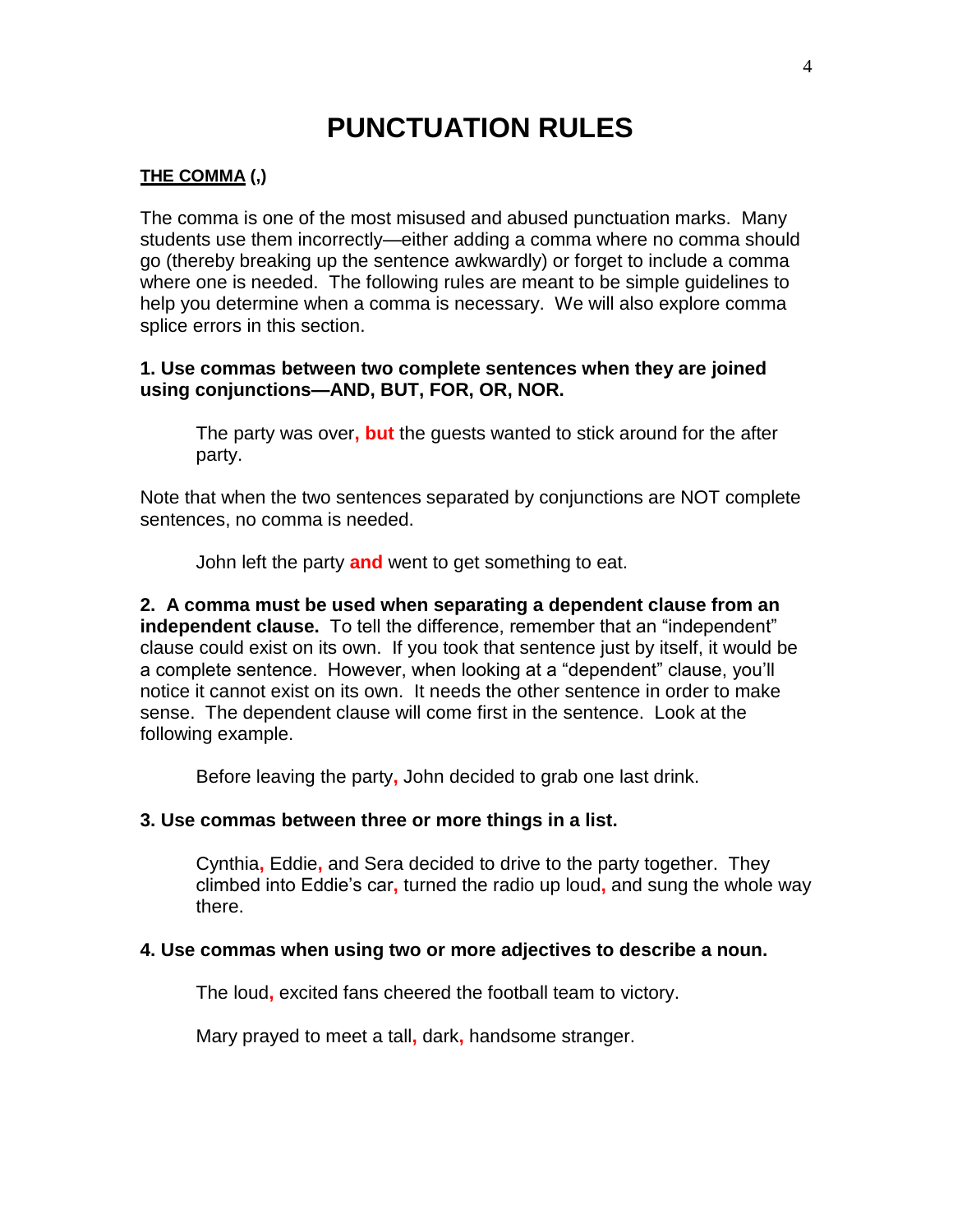#### **5. Always use commas between city and state names**

I grew up in Big Stone Gap**,** Virginia.

Todd lives in Birmingham**,** Alabama.

#### **6. Commas are used between the day and year (but not after the month)**

We were married on March 26**,** 2012.

Note that since you do not use a comma after the month, you would not use a comma at all.

March 2012 was one of the best months in my entire life.

Also, sometimes you will see a date listed in military or international format. In these cases, the day is listed before the month and no comma is used.

We were married on 26 March 2012.

#### **7. Use commas when you add additional information (a phrase or a clause) in the middle of your sentence.**

Richard James**,** the man who invented the Slinky toy**,** died in 1974.

I ran into Eddie Bauer**,** my college roommate**,** yesterday while at the movies with my wife.

#### **8. If you begin your sentence with an exclamation (using words like "yes," "oh," "well") you must always use a comma.**

Oh**,** I wasn't expecting company!

No**,** I would not like dessert.

#### **9. Use commas with dialogue to show who is speaking and what was said.**

I looked at my father and asked**,** "Do you think I can be a doctor someday?"

"You can be anything you want to be**,**" he replied.

The report from CNN stated**,** "There have been 141 deaths in this conflict since it began."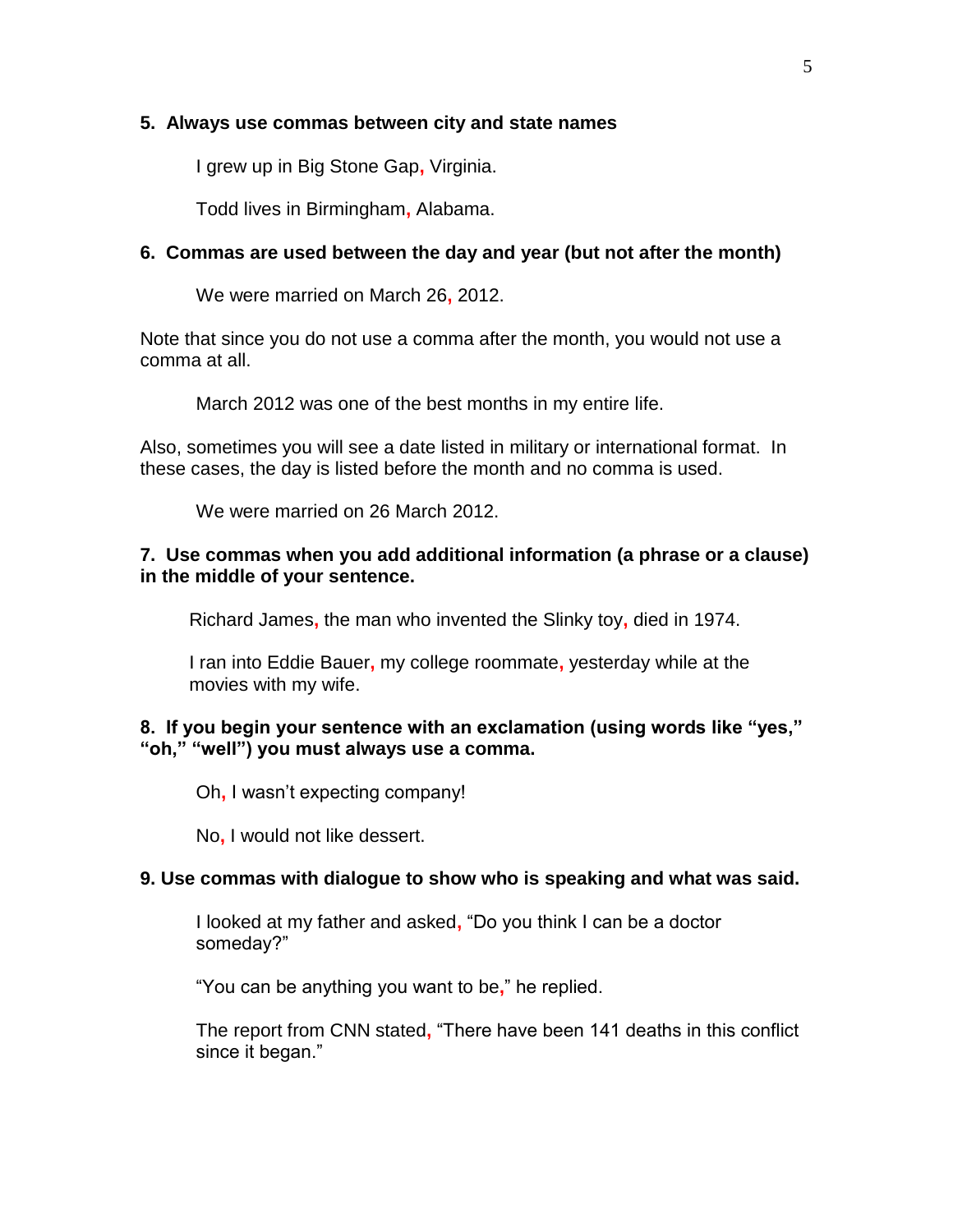#### **THE SEMICOLON (;)**

The semicolon is another powerful piece of punctuation. When used correctly, it can eliminate fragment or run-on errors and help you create longer, flowing sentences. However, like the comma, many students use the semicolon incorrectly. Remember that you can only use a semicolon if your sentence meets two criteria:

- 1) Both sentences joined by the semicolon must be complete sentences. If either sentence would be incomplete by adding the semicolon, you must not use it. You do not want to create a fragment.
- 2) The two sentences being joined must relate to one another. You could not say something like: "My favorite color is blue; I eat nachos on Sunday." Those two sentences are not at all related. A better example would be:

After work, I always try to take a detour through Stalling Avenue**;** this allows me to avoid traffic on Main Street as I drive home.

Note, too, that you do not capitalize after the semicolon (notice the word "this" is lowercase. The only exception would be if the first word in the next sentence is a proper noun or meets one of the other criteria posted in the capitalization section in this guide (such as "I").

You must also use a semicolon when joining two complete sentences if the second sentence begins with a conjunctive adverb (however, thus, nonetheless, furthermore, moreover, meanwhile) or a transitional phrase (for example, for instance, in addition, in other words, on the other hand, even so, in fact).

My aunt normally likes to join us every Sunday for dinner**; however**, this week she is cooking for her in-laws at her own home.

Sally is not exactly a people person**; in other words**, she does not like to be around human beings very often.

Lastly, be sure to use a semicolon when listing two or more items that already include a comma in them (such as dates or locations).

I have lived in many places over the course of my life including Wise, Virginia**;** Kingsport, Tennessee**;** Seattle, Washington**;** Las Vegas, Nevada.

The best days of my life happened on August 3, 1999**;** January 16, 2001**;**  October 27, 2007**;** December 25, 2013.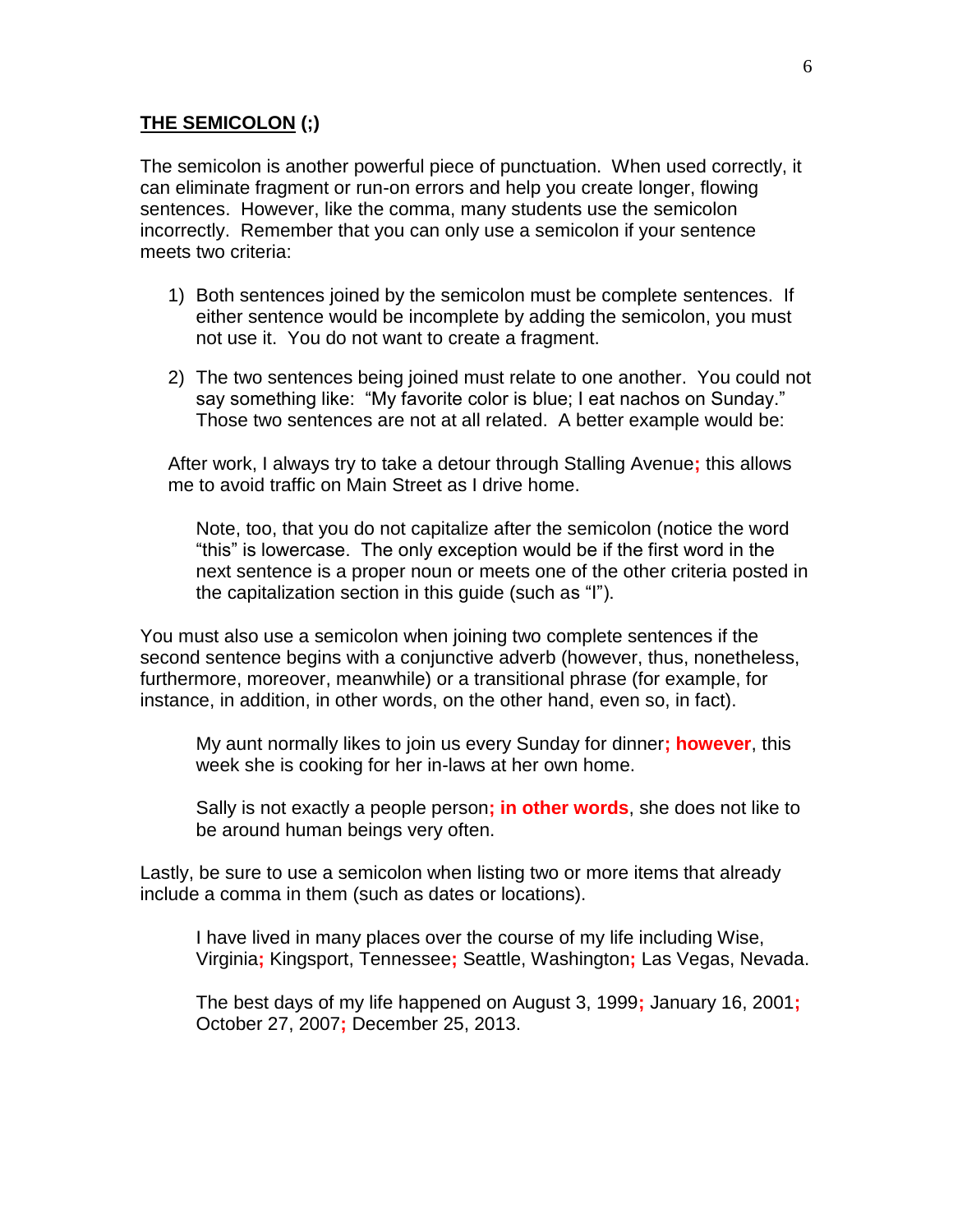#### **THE COLON (:)**

The colon is most often used after a complete sentence, when you want to list or quote something after your sentence (where a dialogue tag is not used and the quote just naturally picks up after your sentence ends).

My wife always visits the same exact stores when she visits the mall**:** Kirkland's, Victoria's Secret, and any place that sells shoes.

Mark Twain wrote one of the greatest quotes on why grammar is so important**:** "The difference between the right word and the 'almost' right word is the difference between lightning and the lightning bug."

Colons can also be used when you want to stress a point.

Pete finally found the perfect dog for him**:** a golden retriever.

There are also some fairly obvious reasons to use a colon such as to separate hours and minutes when listing times, after a formal greeting, or in a Bible verse.

1**:**20 a.m To Whom It May Concern**:**

John 3**:**16

#### **THE PARENTHESIS ( )**

The parenthesis is used to add emphasis (and it adds more emphasis than by using commas) to any clarifying information.

My brother always used to pick on me (he was older and much larger) when we were kids.

Athens, Greece (where we went for our honeymoon) is one of the most amazing cities in the world.

The parenthesis can also be used to list historical dates.

Albert Einstein (1879-1955) was perhaps the smartest person ever to live.

D-Day (6 June 1944) is the most famous military landing of all time.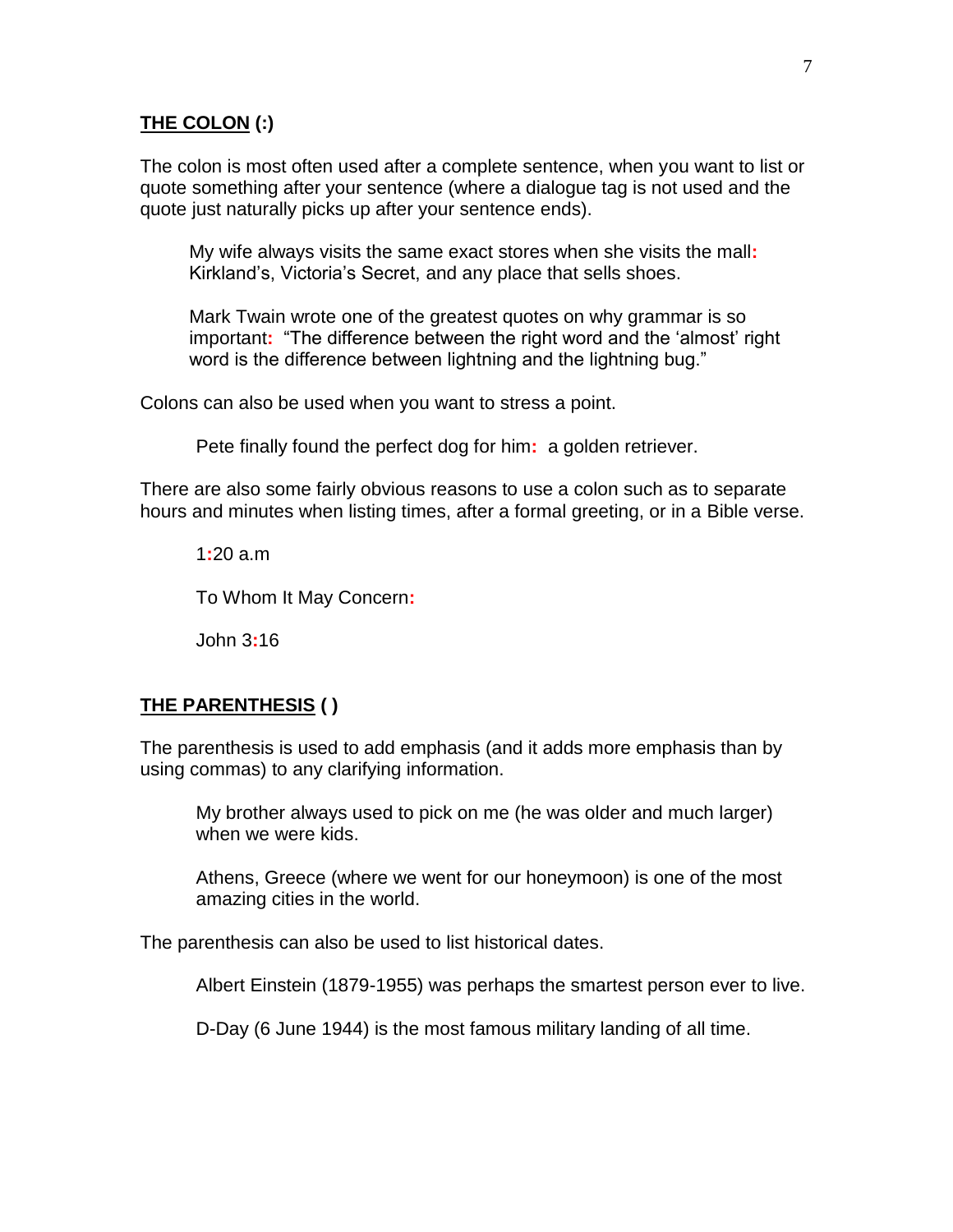#### **THE DASH (--)**

So far, we have learned that commas and parentheses can be used to add emphasis in a sentence. Dashes add more emphasis—and catch the reader's attention—much more than either of the previous punctuation marks. Just be sure to use them sparingly. Many professors and even many readers can grow annoyed when you overuse the dash—it feels like after a while the marks begin to take over a page—in your papers. Here's a good example:

This grammar book—written by the greatest English professor of all time—is a pleasure to read!

Okay, so maybe I slipped that sentence in there on you. But you noticed it, right? You get the picture.

You can also use a dash with phrases or lists that already contain a comma.

Mike's sisters—Sarah, Lacy, and Hannah—always go everywhere together.

So in a nutshell, the parentheses and dashes work in pretty much the same way. You just have to decide how much emphasis you want to place on the words inside the punctuation marks and how much you want them to stand out. You also can mix it up and use both types of punctuation marks throughout your papers so that you never have to rely too heavily on either one.

#### **QUOTATION MARKS (" ")**

Quotation marks do exactly what they sound like: they are used to mark direct quotations. When quoting, you should place the punctuation inside the quotation marks under normal circumstances.

My mother said, "Please stop playing your music so loudly."

"I'll play it however loudly I want," I shouted back at her.

Note the periods above (and this rule also applies to commas) always go inside the quotation marks.

Another major use of quotation marks is to note titles. You should not use quotation marks around titles of novels (instead, use underlining or italics). But always use them around titles of short stories, songs, television shows, speeches, newspaper and magazine articles, and poems.

My favorite TV show is "Modern Family."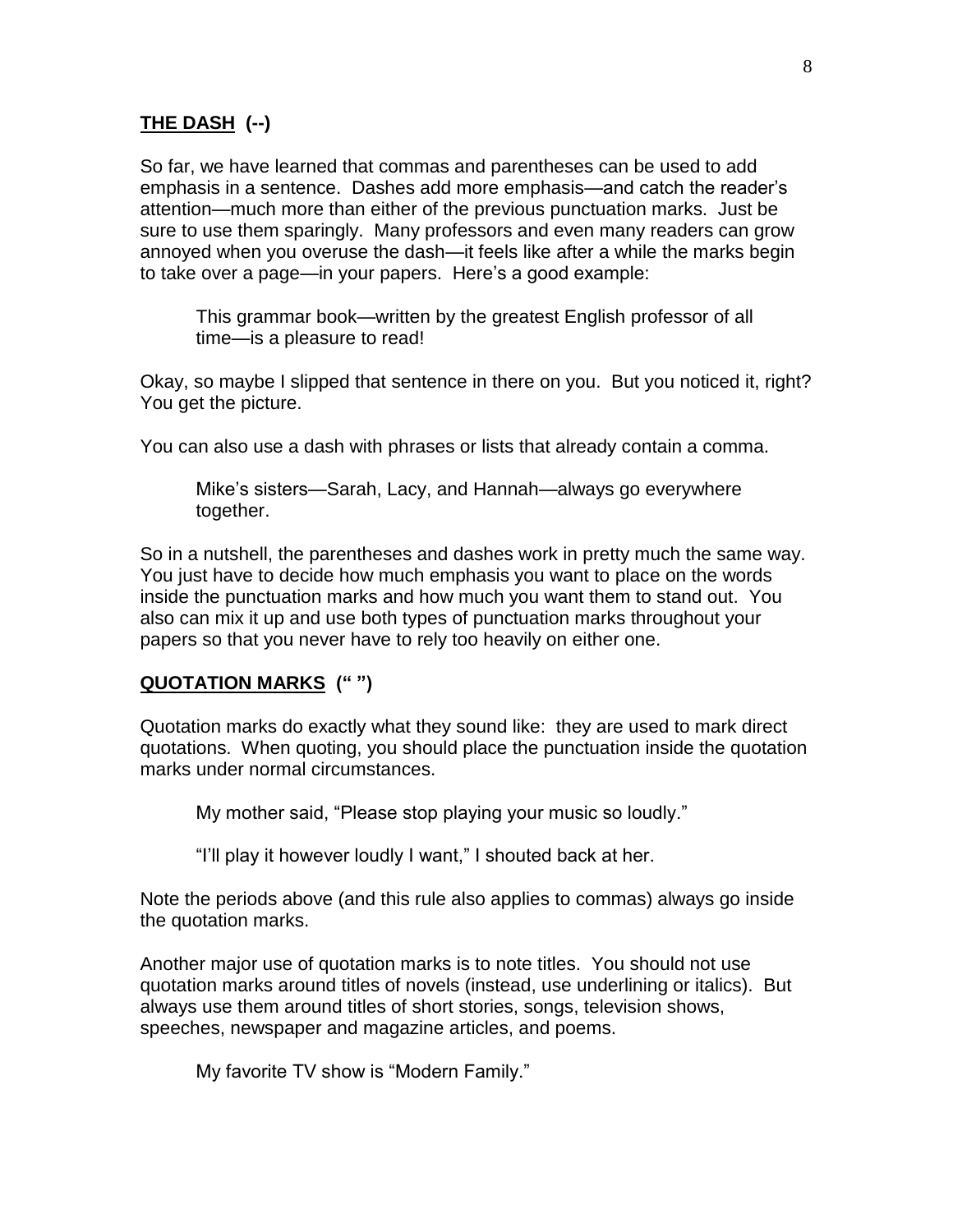Ever since I heard "Centuries" by Fall Out Boy, I haven't been able to get it out of my head.

"Hills like White Elephants" is a very underrated story!

You might also add quotation marks around a word to note you are using it ironically or sarcastically.

Bill called himself a "master" of automotive repair. But his car just keeps breaking down so really how good could he be?

Do not use quotation marks for at all for block quotations.

Lastly, if you ever have to use a quote within a quote (for example, you are quoting a newspaper interview where the writer also told what someone said), you should use the single apostrophe mark (') around the secondary quote. For example:

According to the Post News, one of the witnesses in the murder case testified that the husband threatened to murder his wife before it actually happened: "Jimmy was very unhappy when he learned of his wife's affair. He told me, 'I swear I'll kill that woman for this.'"

Note that at the end of this quote, you actually end up both with the single quotation mark and also the double quotation mark. That is okay even if it looks funny. It is proper to do it this way.

#### **The Apostrophe**

The apostrophe's main use is to show possession. It is used when you are trying to show that one noun belongs to the other. For example: **Mary's car**. The car belongs to Mary. Or, as another example: The college's courses. The courses belong to the college.

If the word already ends in –s, and is singular, you can still add the 's at the end. For example: **James's computer.** Note that "James" is singular (it is a name) but already ends with –s. It may look funny, but "James's computer" is appropriate.

If the word ends in –s, but is plural, add the apostrophe after the –s, but \*do not\* add another –s. For example:

#### **The dogs' bones were all over the yard.**

"Dogs" is plural. So you do add the apostrophe, but do not add an additional –s.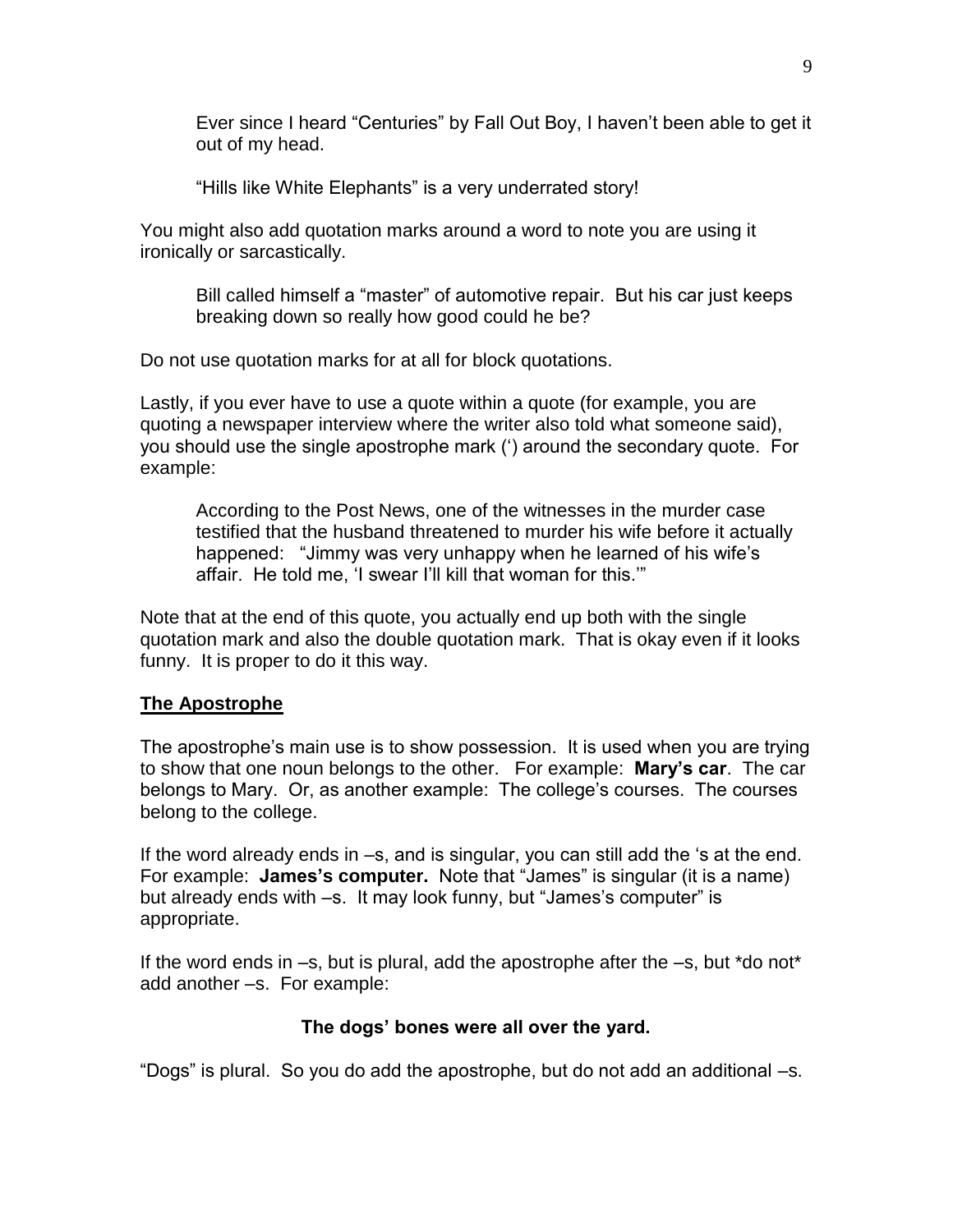If a word is plural, but does not end with –s, you will include the 's as normal.

#### **The children's toys were all broken.**

When two or more nouns are joined together using the word "and", you do not have to add 's to all nouns. Just add it to the last noun to show possession:

#### **Bill and Susie's car**.

Another major use for apostrophes is in contractions (two words combined together). An example would be the contraction of "wouldn't" for the words "would not."

#### **Forming plurals of lowercase letters**

#### **Don't use apostrophes for personal pronouns, the relative pronoun** *who***, or for noun plurals.**

Apostrophes should not be used with possessive pronouns because possessive pronouns already show possession — they don't need an apostrophe. His, her, its, my, yours, ours are all possessive pronouns. However, indefinite pronouns, such as one, anyone, other, no one, and anybody, can be made possessive. Here are some examples:

**wrong**: **his'** book **correct**: **his** book **correct**: **one's** book **correct**: **anybody's** book

**wrong**: **Who's** dog is this? **correct**: **Whose** dog is this?

**wrong**: The group made **it's** decision. **correct**: The group made **its** decision.

(Note: Its and it's are not the same thing. It's is a contraction for "it is" and its is a possessive pronoun meaning "belonging to it." It's raining out= it is raining out. A simple way to remember this rule is the fact that you don't use an apostrophe for the possessive his or hers, so don't do it with its!)

**wrong**: a friend of **yours' correct**: a friend of **yours**

**wrong**: She waited for three **hours'** to get her ticket. **correct**: She waited for three **hours** to get her ticket.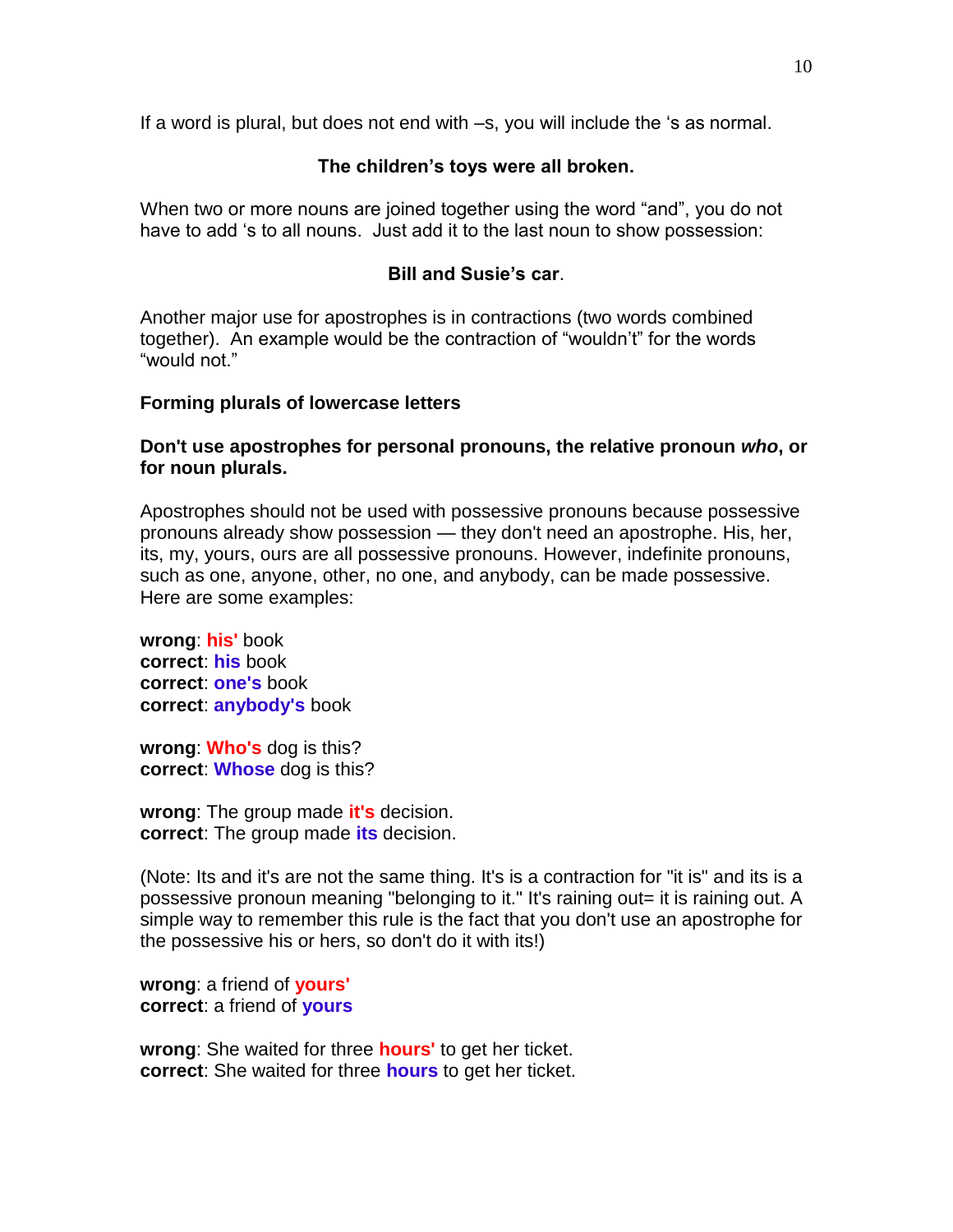# **SUBJECT VERB AGREEMENT**

It is important for you to note that each sentence must have a subject and verb in order to be a complete sentence. However, it is also just as important to recognize that subjects and verbs can both be either singular (one) or plural (two or more).

For most regular subjects, adding an (s) will make the subject plural. However, the opposite is actually true with verbs. If you add an (s) to most regular verbs, they become singular.

Example:

Singular: **Dog** Plural: **Dogs**

Singular: **Sits** Plural: **Sit**

The **dog sits** in the yard. The **dogs sit** in the yard.

This simple rule will help you to figure out how to make subjects and verbs agree. Additionally, there are a set of important rules for you to remember. In these sentences, verbs will always appear in orange/yellow while verbs will appear in blue.

**1.** Two or more singular nouns joined by the word "and" make a plural subject (and therefore require a plural verb)

**The hamburger and the slice of pizza sit untouched on Mary's plate.**

In the above example, both hamburger and a single slice of pizza are, on their own, singular subjects. However, since the above sentence joins them with the word "and" that makes the subject plural since two subjects are now joined together. Since the subject is plural, this means you use "sit" because it is also plural.

**2.** The opposite rule applies two or more singular nouns are joined by the word "or". This creates a singular verb:

**The hamburger or the slice of pizza sits alone on Mary's plate.**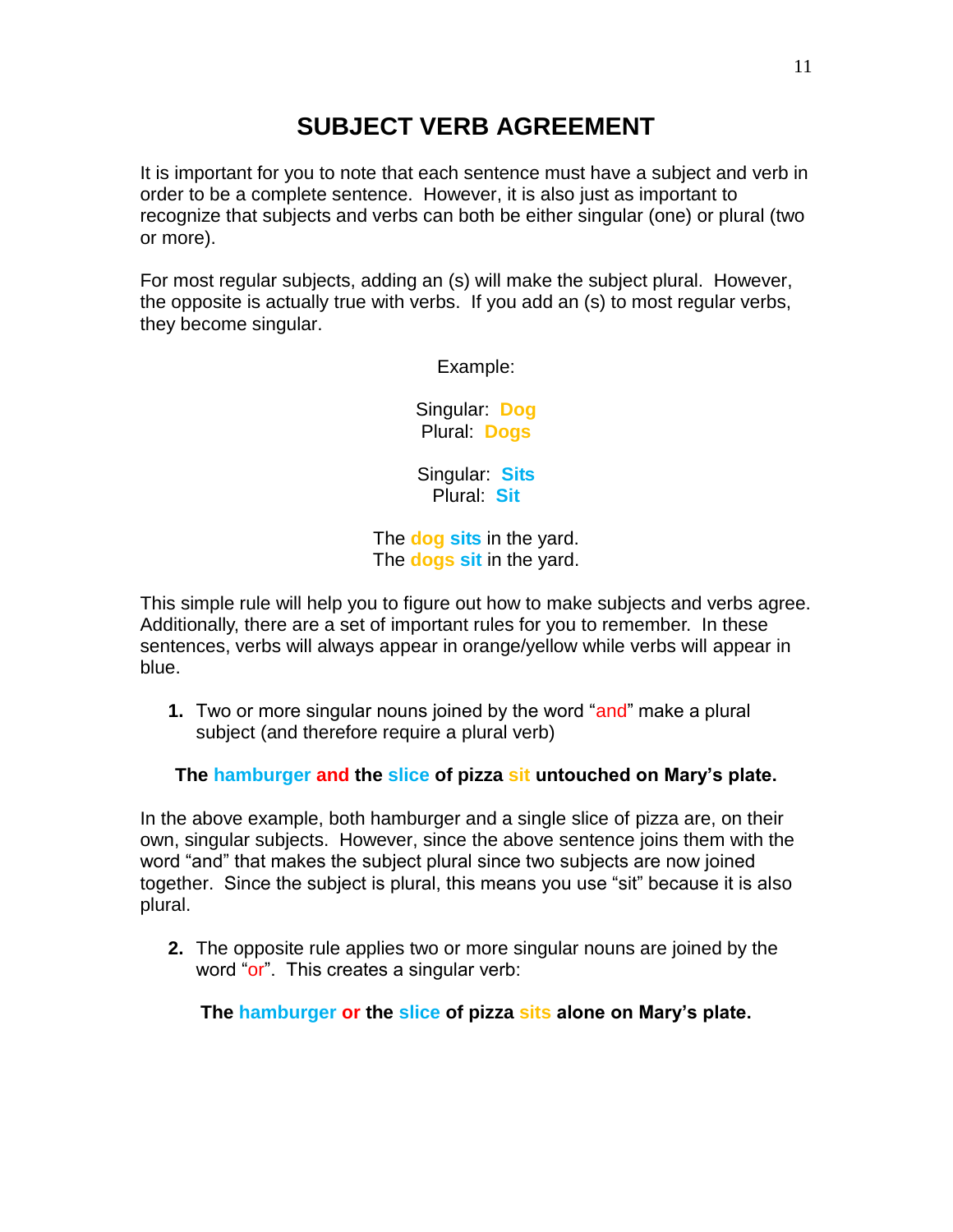- **3.** When an indefinite pronoun is included in the sentence, the subject will always be singular no matter how many subjects are in the sentence (even if the subject seems like it should be plural). Take note of the following list of indefinite pronouns:
	- Each, either, neither
	- Anyone, anybody, anything
	- Everyone, everybody, everything
	- No one, nobody, nothing
	- Someone, somebody, something

If you see any of the above words in the sentence, always assume the subject is singular and check to make sure the verbs are singular as well. For example:

#### **Every chicken wing and pork rib sits untouched on Mary's plate.**

#### **Everyone in the world is praying for peace right now.**

#### **Nobody ever closes door after I leave.**

Again, sometimes a sentence will strongly feel like it should have a plural verb. But if you see an indefinite pronoun, you should keep the verb singular. For example:

#### **Each of the men is leaving home for war.**

Many students might make the mistake of labeling "men" as the subject in the above sentence. Since "men" is plural, they would say "are leaving" since that would be the plural form of the verb. However, an indefinite pronoun "Each" is present. That means the word "each" is actually the subject and is singular. Therefore, you must say "is leaving" to have a proper subject-verb agreement.

**4.** Use caution with the following phrases: 1) either…or 2) neither…nor 3) not only…but also. These phrases will try to confuse you about what is the true subject of a sentence. As a rule, if you spot one of these three phrases, your verb should always take the form of the nearer subject. Look at the following examples:

#### **Either the boss or her employees take lunch at noon.**

#### **Either her employees or the boss takes lunch at noon.**

Both of these sentences deal with the "either…or" phrase. In the both sentences, you seemingly have two subjects: boss and employees. But in the first sentence, employees appears closer to the verb (take). For that reason, the verb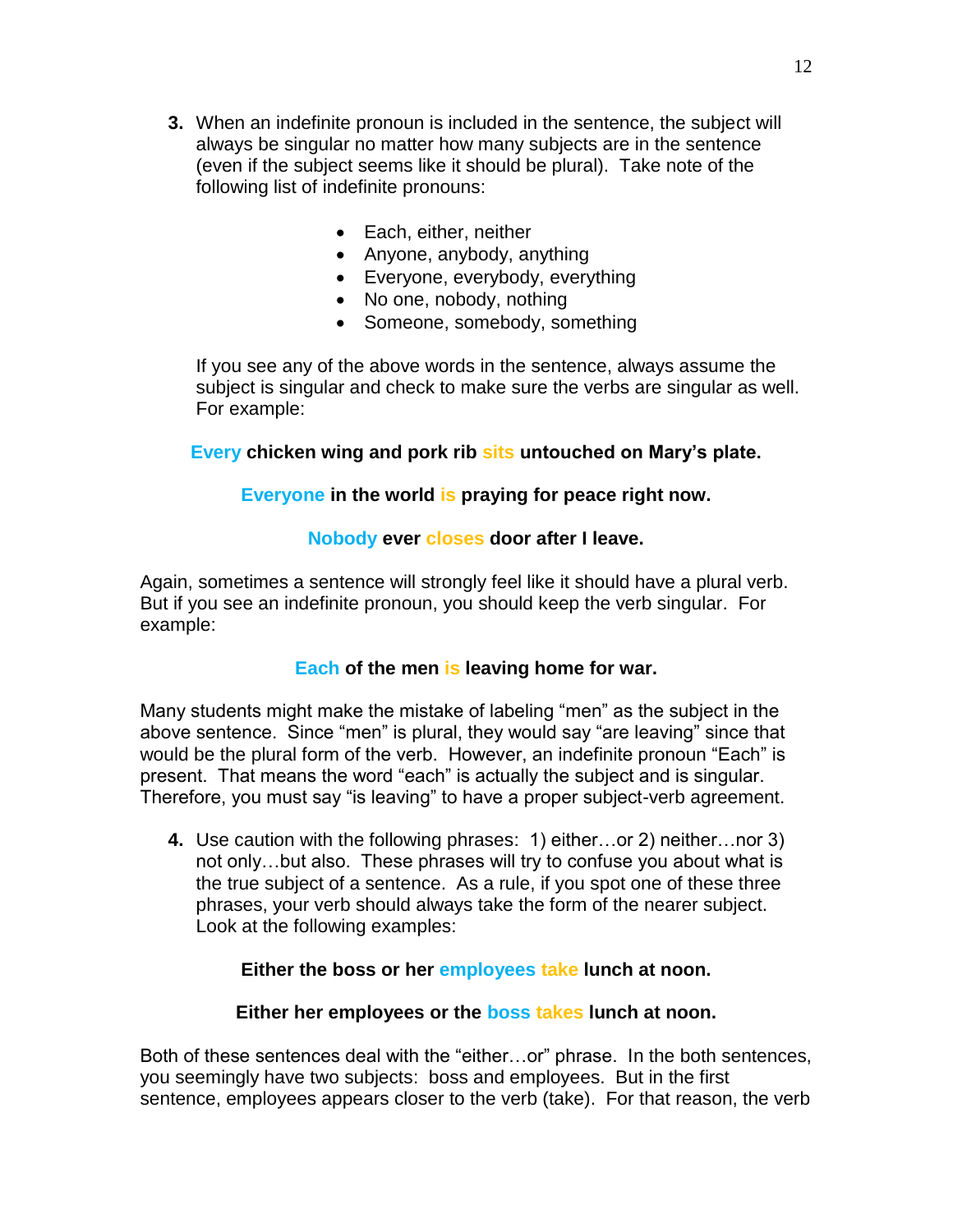must be plural since the word "employees" is plural. In the second example, the opposite is true. The word "boss" is closer to the verb. Thus, the verb will be singular (takes) because "boss" is singular. The same rules apply to the other phrases mentioned above as well. Note the subject closer to the verb impacting whether the verb becomes singular or plural in the following sentences:

#### **Neither Juan nor his kids are available today. Neither his kids nor Juan is available today.**

#### **Not only Julie but also all of the grandchildren want to visit Grandma. Not only the grandchildren but also Julie wants to visit Grandma.**

- **5.** Beware the following interrupting phrases:
	- As well as
	- Along with
	- Together with
	- Including
	- In addition to
	- Especially

Take the following sentence for example:

The squirrel as well as the pigeons keeps an eye on Sammy, the sneaky cat.

In the above sentence, an interrupting phrase has been inserted to confuse you away from the true subject in the sentence. Many students might say that both "the squirrel" and "the pigeons" are the subjects. That would mean the verb should be "keep" an eye on Sammy. However, "as well as" is an interrupting phrase. By rule, you must cross out the phrase as well as the subject attached to it. Then read the sentence without the crossed out material. That helps make the sentence a lot clearer:

The squirrel as well as the pigeons keeps an eye on Sammy, the sneaky cat.

**6.** Also beware inverted word order. Many students mistakenly believe the subject has to appear before the verb in a sentence. But that is not always the case. Sometimes the real subject comes after the verb. For example:

#### **Here is the onions you need for the chili.**

If you tried reading just that sentence, you might think "here" is the subject since "are" is the verb. But remember that words like "here" and "there" can never be the subject of a sentence. Instead, you have an inverted word order situation. You must ask yourself "what is here?" In this sentence, the answer would be "the opinions" of course. That makes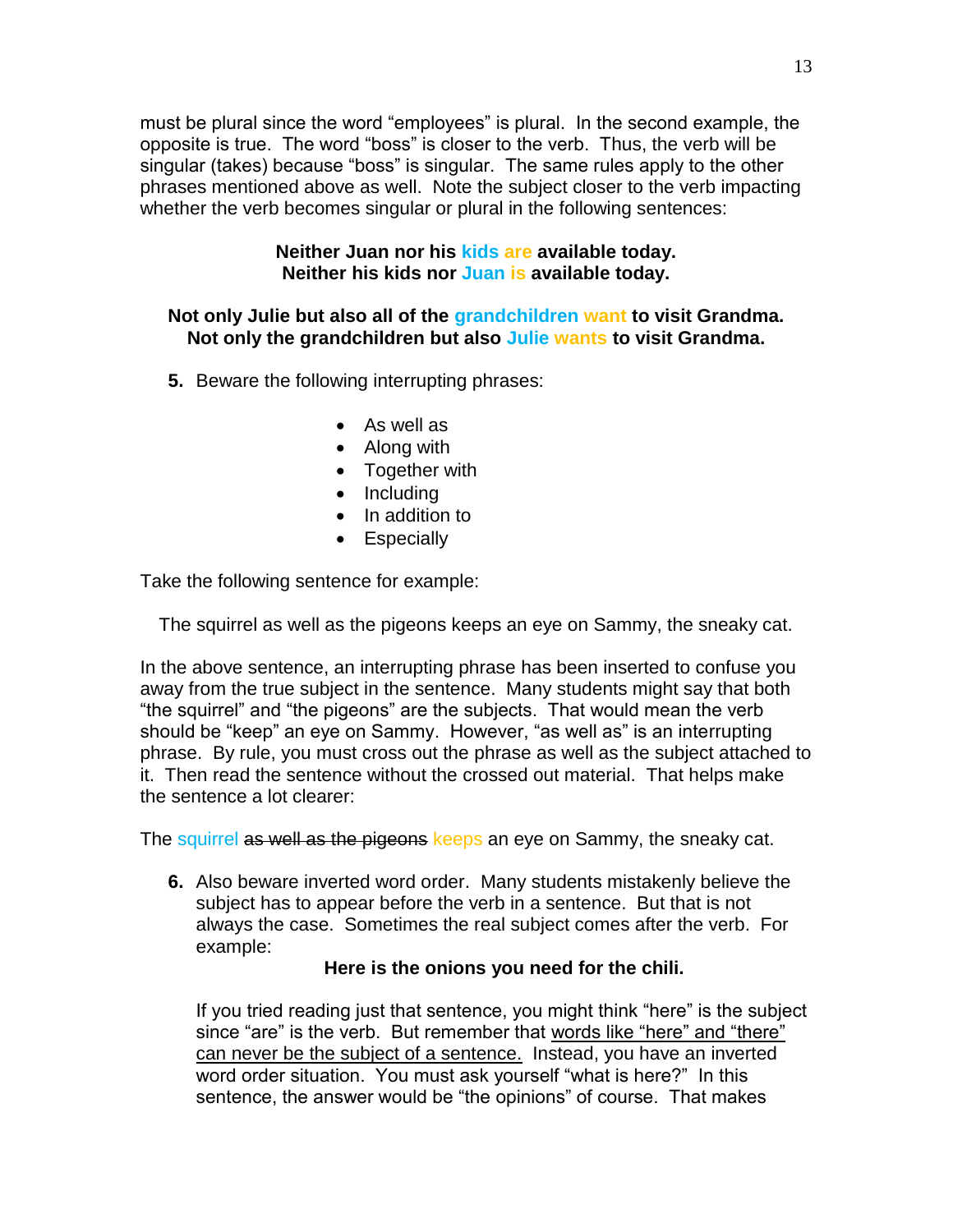onions your subject. When you figure that out, you can read the sentence backwards: "The onions is here." That would not make sense. Onions are plural, so you need to have a plural verb. Thus, the correct way to put this sentence would be:

#### **Here are the onions you need for the chili.**

The same thing applies with prepositional phrases. You must ignore the prepositional phrase and look for the actual subject. For example:

#### **In the refrigerator is the jalapeno peppers you might want to add.**

Look past the preposition and ask yourself "what is in the refrigerator?" Your answer will be "the jalapeno peppers" and you'll have your real subject. So change "is" to "are" here:

#### **In the refrigerator is the jalapeno peppers you might want to add.**

**7.** Collective nouns are words that imply more than one person but that are considered singular and take a singular verb, such as group, team, committee, class, and family. Examples:

> **The team runs during practice. The committee decides how to proceed. My family is dysfunctional.**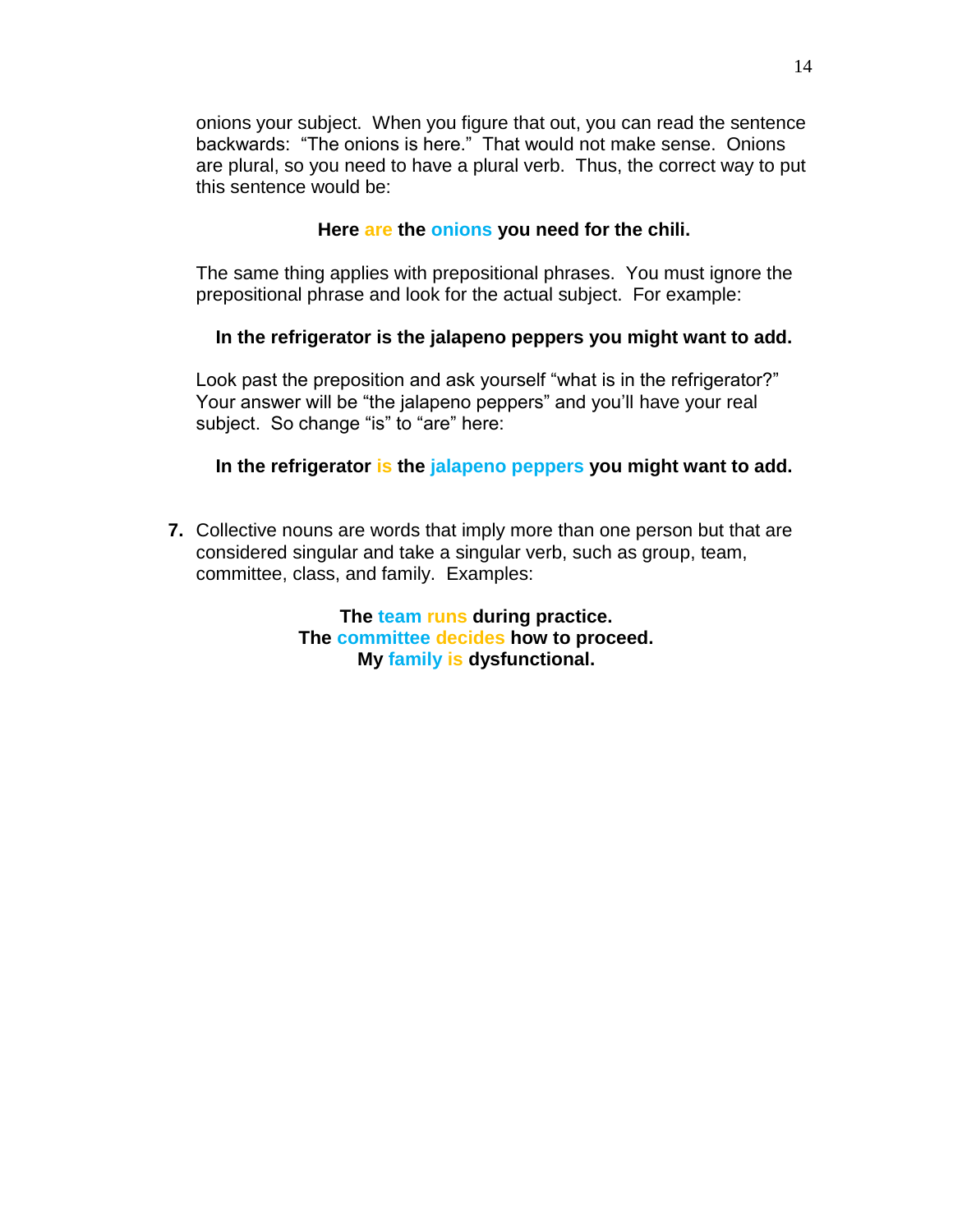# **SENTENCE FRAGMENTS**

Fragments are incomplete sentences. Commonly, they occur simply because students try to insert a period or semi-colon in the wrong places. This ends up separating what should have been a good sentence into two parts: a complete sentence and a fragment leftover. For example, here is a good sentence:

#### **John knew he was meant for great things because he had a dream he became leader of the whole world.**

That sentence would be fine. It is complete. However, some students might try to insert a period where no period belongs. That leads to the following problem:

#### **John knew he was meant for great things. Because he had a dream he became leader of the whole world.**

The complete sentence is in green and the newly created fragment is in red. Notice how easy it is to actually create a fragment (just by inserting one single, tiny period). You may have this kind of trouble in your writing. But rest assured, we will work on these issues throughout the semester. The following guide will attempt to give you the knowledge needed to identify and avoid fragment mistakes. After that, it just takes hard work and practice to really master it all. But I'll be here to help you each step of the way.

There is a three step process to help you figure out whether or not a sentence is complete or a fragment:

- 1) Does the sentence have a verb? If not, the sentence is a fragment.
- 2) Does the sentence have a subject? If not, the sentence is a fragment.
- 3) Can you place "I realize" at the start of the sentence and it all still make sense? If not, you most likely have a fragment.

If the sentence fails even one of the above three question tests, you should identify it as a fragment. After that, you just need to know what type of fragment it is. For that reason, I have developed the "IT RAD" fragment guide to help you all with that. Each letter of IT RAD stands for a different type of fragment:

> **I** ng Clause **T** o Clause **R** elative Clause **A** fterthought **D** ependent Clause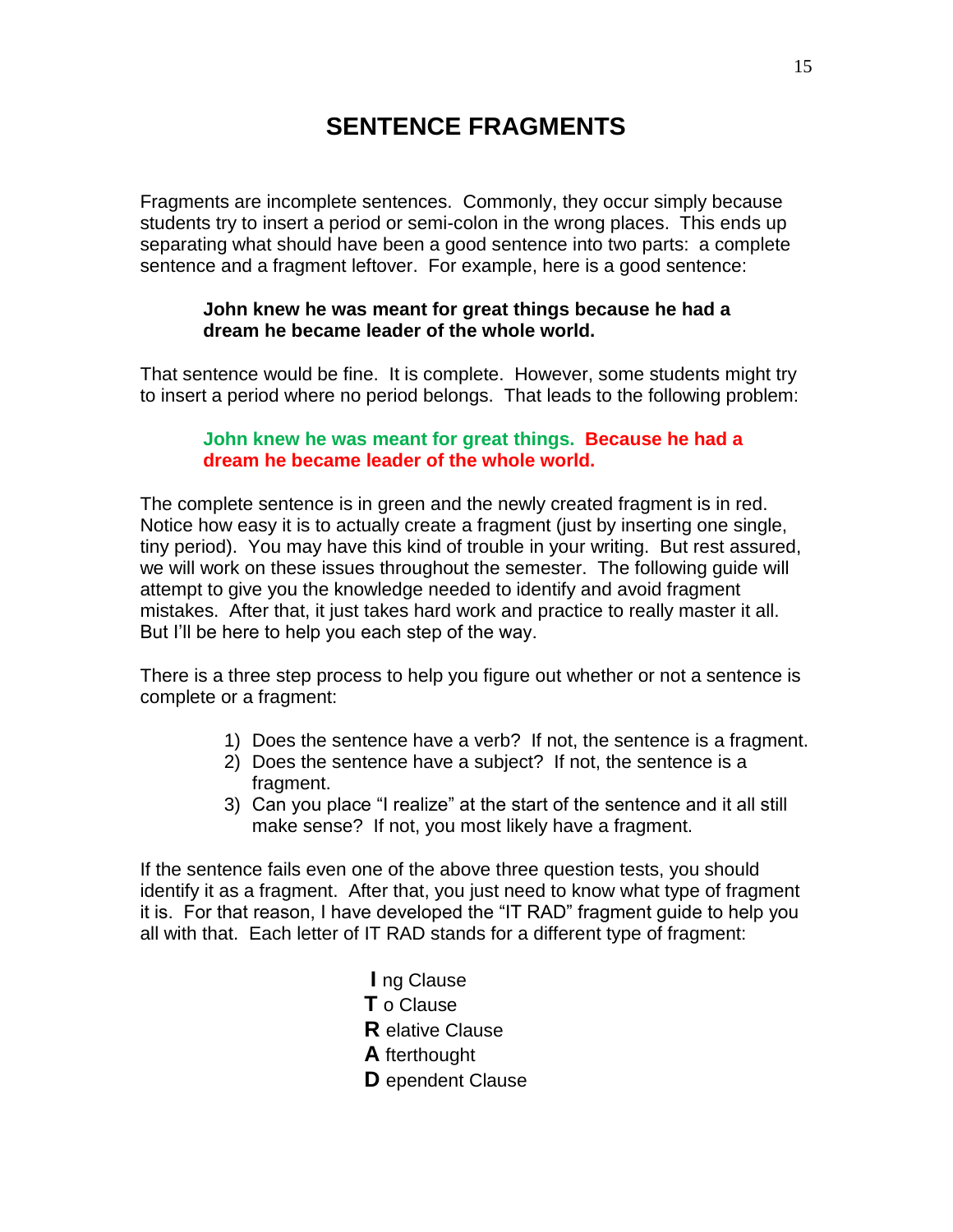It should be noted that most professors will not teach fragments in this fashion. Most of the time you will not need to actually label a fragment as an "ING Clause" or a "Dependent Clause." But if you can start to associate these names (and how to find and correct them) with fragments, you will start to also notice them more and more in your own writing. When that happens, you'll start to become a pro at avoiding fragment issues. At the college level, you should not ever really have a fragment or run-on sentence. So this is important.

We will go over each of these types of fragments in the sections below and I will give you some simple techniques to help you identify these types of fragments in the future. Remember, you must FIRST identify whether the sentence is actually a fragment by using the 1-2-3 question test mentioned above. If the sentence fails one of those questions, you can then proceed to the next step which is to identify what type of fragment it is and how to correct it.

## **ING Clauses**

These types of fragments are fairly easy to identify. They are fragments that begin with an "ING" word. For example:

#### **Swimming faster than ever before. Tony tried to escape the shark.**

Note that the first sentence in the above list is a fragment because it does not have a subject. It does have a verb (swimming) but it also would fail the third question (can you put "I realize" in front of it and have it still make sense?"). Therefore it is certainly a fragment. The first word in the sentence is "swimming" which ends in "ING," therefore making this an "ING Clause" type of fragment. These are also fairly easy to correct. Simply remove the period and replace it with a comma. Unless the first word in the second sentence is a proper noun, you would change the first letter from an upper case letter to a lower case letter.

#### **Swimming faster than ever before, Tony tried to escape the shark.**

Note here that "Tony" is a proper noun so we keep the capital letter. But if the second sentence had started with "The shark" we would change it to "the shark."

Lastly, also remember that the ING word must appear as one of the **first two words in the sentence.** This means that you could have an ING clause fragment that looks like this:

#### **Sometimes descending to depths of over a thousand feet. Penguins are able to swim deeper than most land creatures.**

The fact that this sentence begins with "sometimes" would cause some students to misidentify this problem as some other type of fragment error. But note that the second word in the sentence "descending" is obviously an ING word.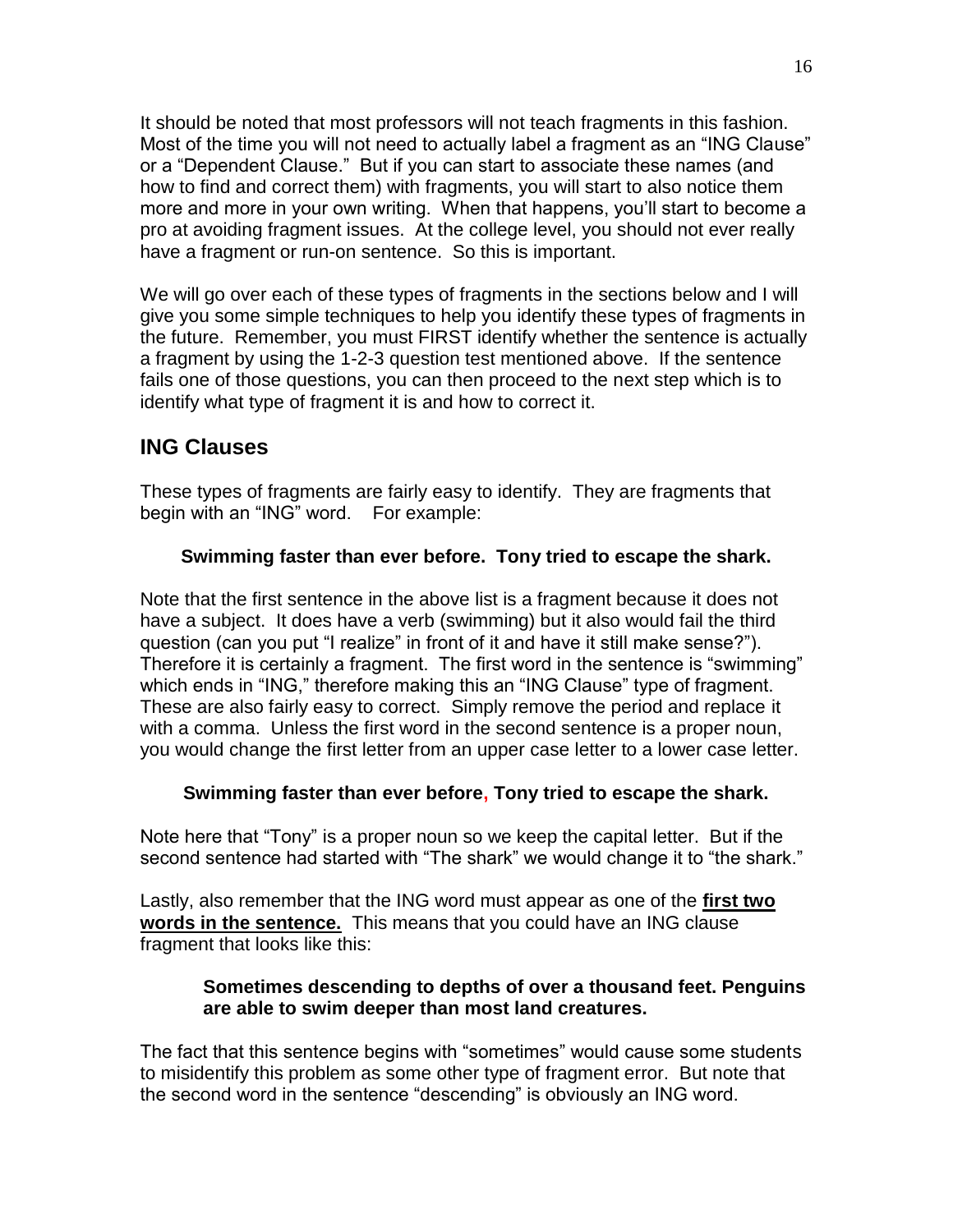Therefore, this is still an ING Phrase fragment error which would be corrected simply by inserting a period and changing the case on the word Penguin:

#### **Sometimes descending to depths of over a thousand feet, penguins are able to swim deeper than most land creatures.**

That's all for ING Phrases! Let's move on.

## **TO Clauses**

Here we have yet another type of fragment error that should be fairly easy to identify. These are sentences beginning with the word "to" that are incomplete and appear either before or after a complete sentence. The word "To" \*must\* be the first word in the sentence. If it appears anywhere else in the fragment, it is NOT a To Clause. Make sure you pay attention to that. Here is an example of a To Clause that appears after the complete sentence:

#### **John was determined to finish college and earn a degree. To prove everyone wrong for doubting him.**

This type of To Clause is corrected simply by combining the two sentences together without any punctuation at all:

#### **John was determined to finish college and earn a degree to prove everyone wrong for doubting him.**

However, if the To Clause comes before the complete sentence, as in:

#### **To prove everyone wrong for doubting him. John was determined to finish college and earn a degree.**

You must correct this type of error by adding a comma:

#### **To prove everyone wrong for doubting him, John was determined to finish college and earn a degree.**

## **Relative Clauses**

Relative clauses occur when you attempt to modify a noun in the complete sentence. You'll be able to easily identify them by looking for the **clue words: who, whose, which, that.** If you know a sentence is definitely a fragment and you spot one of those clue words as the first word in the fragment, you know for certain you have a relative clause. These are corrected simply by combining the two sentences together without punctuation. For example:

**Tom offered his apology to his girlfriend. Which she did not accept.**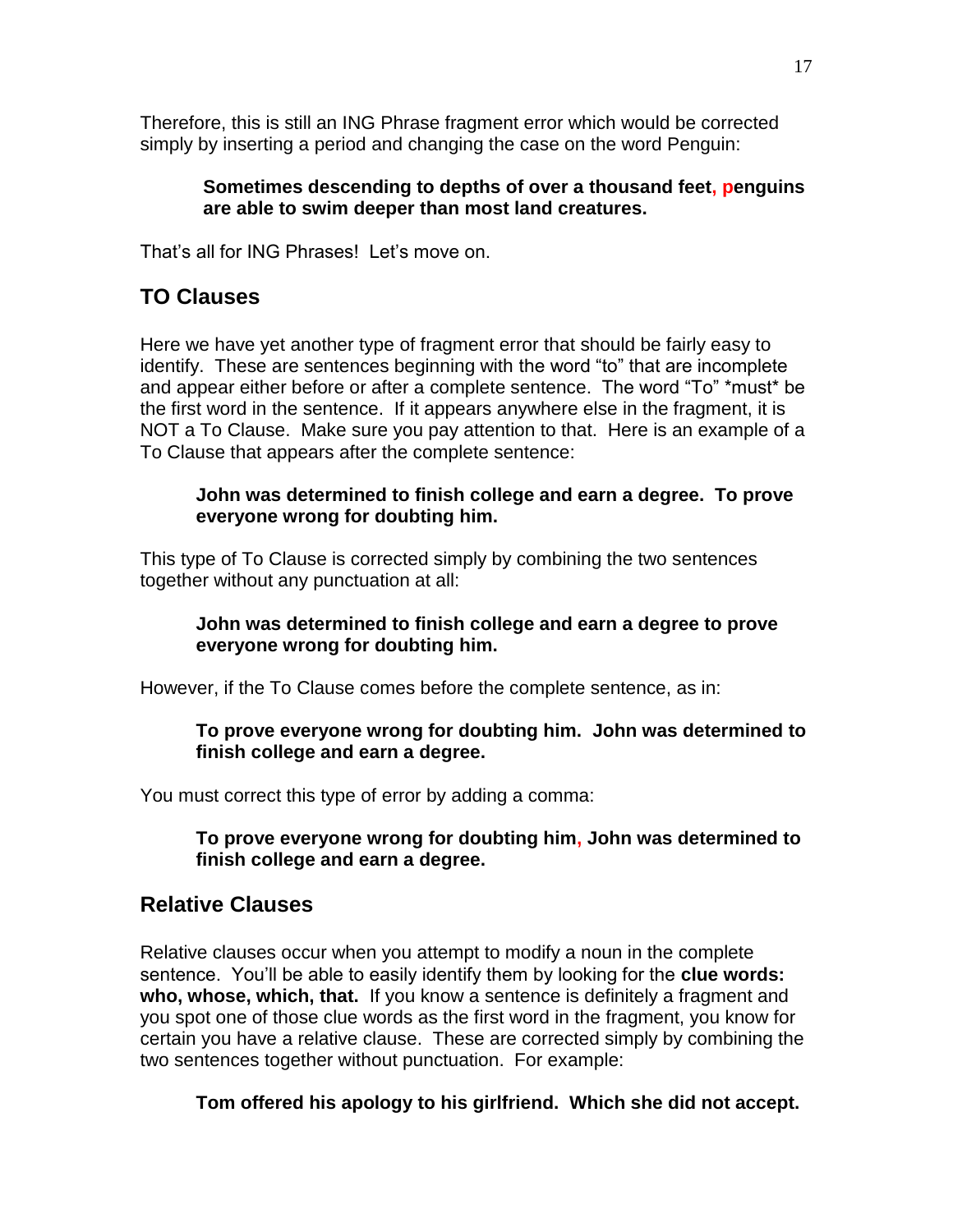**Tom offered his apology to his girlfriend which she did not accept.** 

**Michelle screamed when she saw the spider. That dangled from the one clean bathroom towel.**

**Michelle screamed when she saw the spider that dangled from the one clean bathroom towel.**

One important exception to the fragment rule deals with questions. If you have a question that begins with one of the clue words—who, whose, which, or that you will always have a complete sentence. Questions are always complete sentences. For example: Who knew English could be so much fun? Just because this question begins with "who" does not make it a fragment. It is complete because it is asking a question. Always take note of the question marks.

## **Afterthoughts**

These are perhaps the most difficult types of fragments to identify because there really are no true clue words other than "and." If a sentence begins with the word "and" (such as: "And that night he discovered the secret to the fountain of youth") it is an Afterthought type of fragment.

Overall, Afterthoughts are incomplete sentences that are usually added on to a complete sentence to further explain it or add detail. These sentences do not make sense on their own. For example:

#### **Tom ran all the way across town. With only one shoe on his feet.**

See, in this case, the writer wanted to tell that Tom ran across town. That part is a complete sentence. However, when the writer went to add more information on to the event, he accidentally created a fragment with the second sentence. That second sentence would not at all make sense if you tried just reading it by itself. Afterthoughts are generally corrected just by combining the sentences together without punctuation:

#### **Tom ran all the way across town with only one shoe on his feet.**

If you struggle with labeling Afterthoughts, follow one simple rule: if you know the sentence is definitely a fragment but it does not have any of the clue words associated with the other four types of fragments, you most likely have an Afterthought type of fragment. Label it as such and correct it accordingly.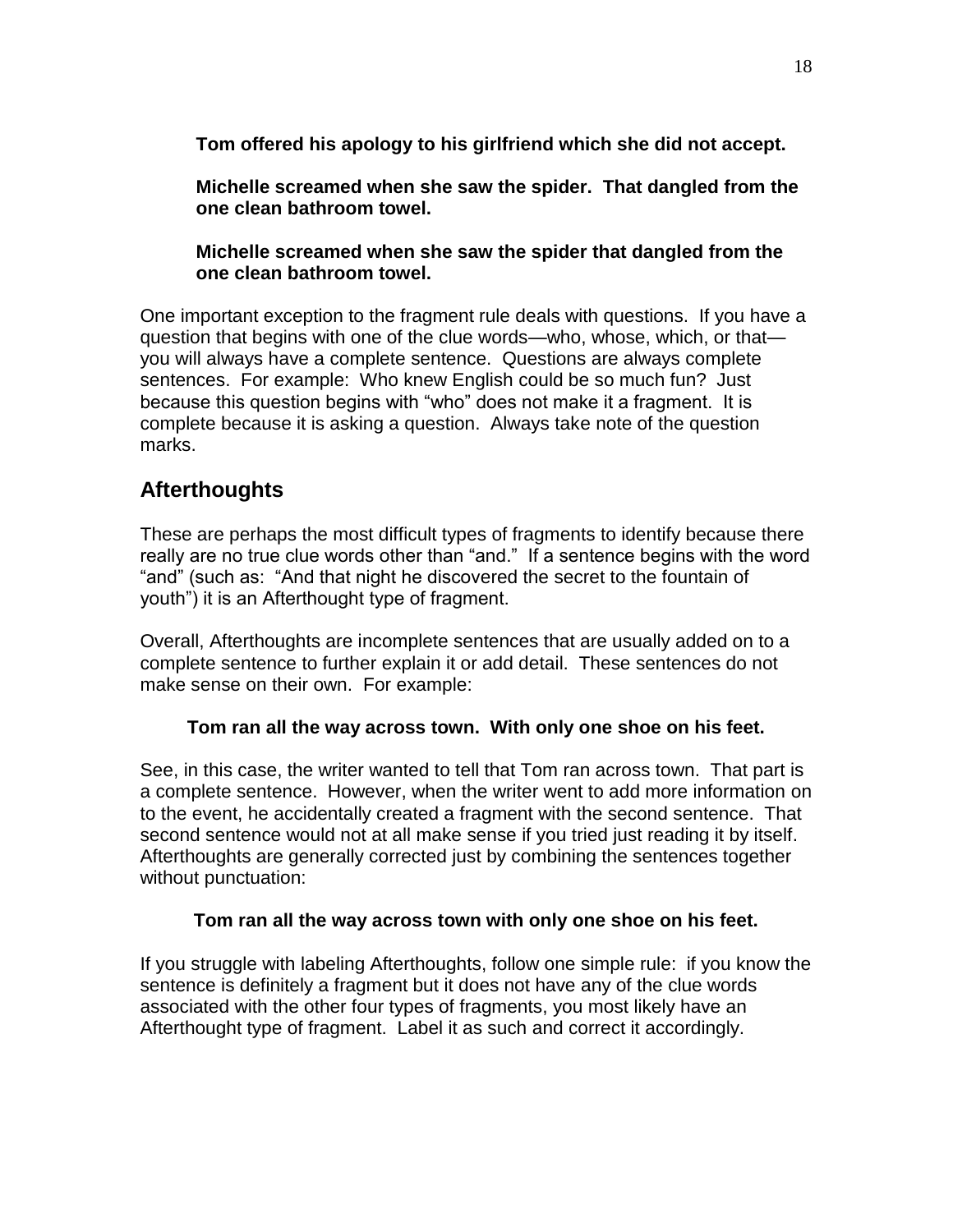### **Dependent Clauses**

These types of fragments also contain the largest assortment of clue words: **after, although, as, because, before, if, since, until, while, when.** These fragments can come before or after the complete sentence. As with To Clauses, the way in which you correct a Dependent Clause will depend on if it comes before or after the complete sentence. Here is an example of the dependent clause coming AFTER the complete sentence:

#### **Jack always wanted to be a stand-up comic. Because he liked to make people laugh.**

The first sentence listed above is complete. It can exist on its own. It is an Independent Clause. However, the second sentence would not make sense on its own. It is dependent upon the first sentence in order to make sense. When the Dependent Clause comes AFTER the complete sentence, correct by simply combining the two sentences without any punctuation:

#### **Jack always wanted to be a stand-up comic because he liked to make people laugh.**

However, when the fragment comes BEFORE the complete sentence:

#### **Because he liked to make people laugh. Jack always wanted to be a stand-up comic.**

You must correct this by adding a comma between them:

#### **Because he liked to make people laugh, Jack always wanted to be a stand-up comic.**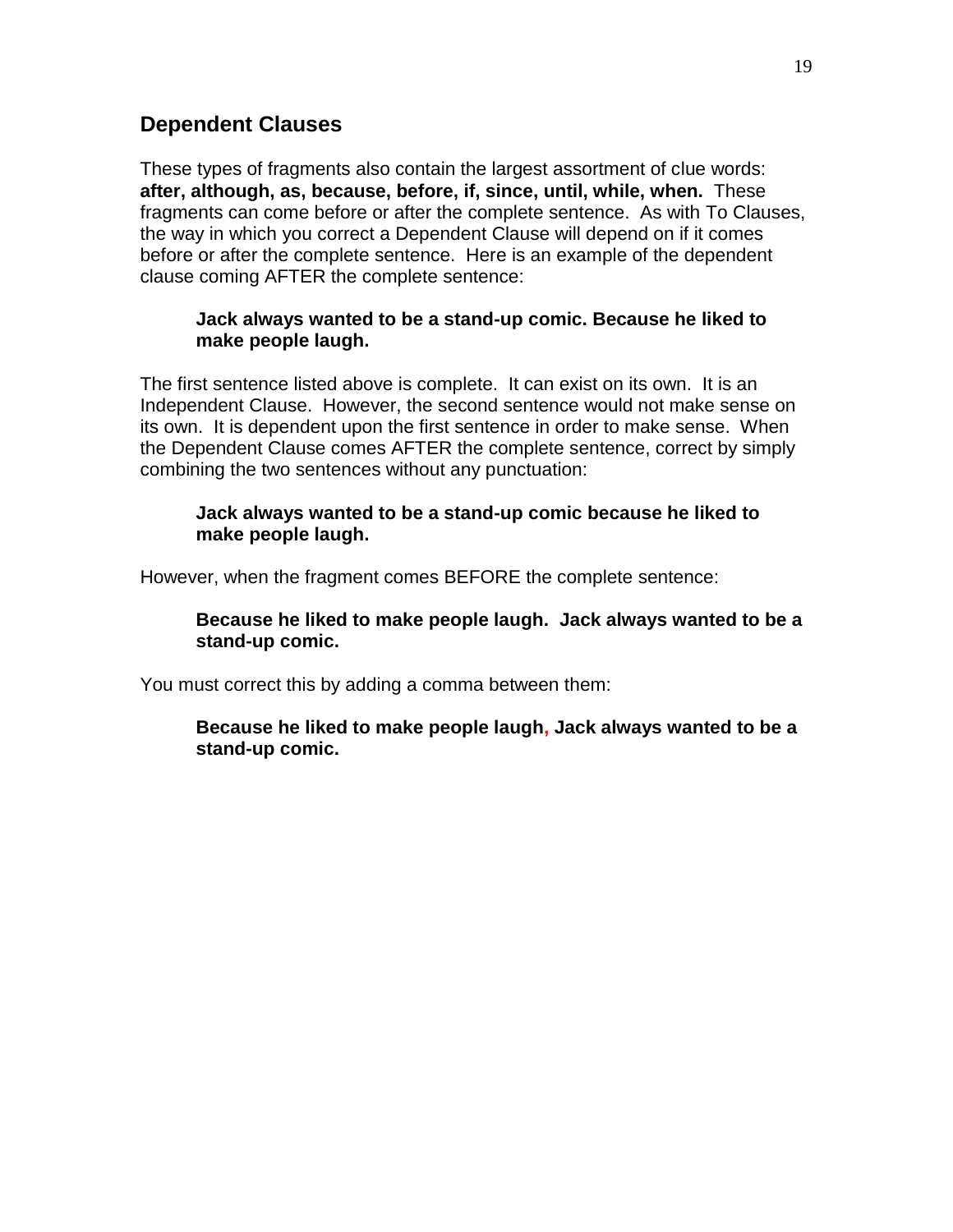The following word list features words that are called "homophones"—words that generally sound the same but have different spellings and meanings. Make sure you take note over each set of words on this list. You may not even be aware you are misspelling a word until you see it listed below. Make sure you know the differences!

**A lot:** proper form of the words meaning "many"

**Alot:** this one is not a real word

**Allot:** to give out; to distribute

**Accept:** to take, to agree to **Except:** excluding, not including

**Advice:** a recommendation, words intended to be helpful **Advise:** to give advice

**Affect:** To have an impact on (an action) **Effect:** An outcome or result

**All ready:** prepared (as in "I am all ready to leave for vacation") **Already:** something has happened in the past

**Brake:** To stop or slow, a device used for this purpose **Break:** To smash or cause something damage, a period of rest

**Breath:** air inhaled and exhaled **Breathe:** the act of inhaling and exhaling

**Buy:** to purchase **By:** next to **Bye:** short for "goodbye"; advance without playing.

**Capital:** an uppercase letter; city home to a state's government. **Capitol:** building where lawmakers meet and work.

**College**: a place of learning (like MECC) **Collage**: many photographs stuck together to make one large piece of art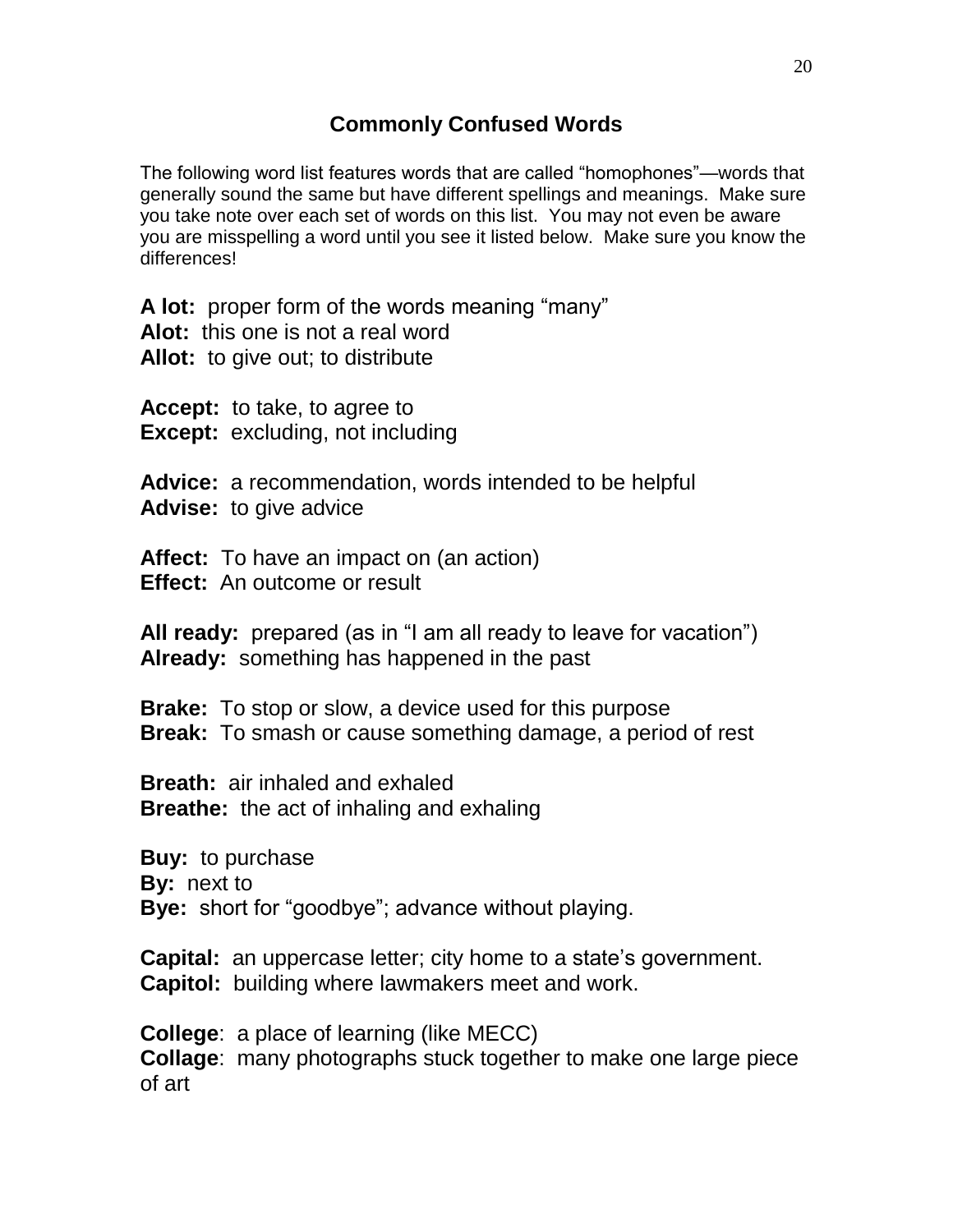**Complement:** goes along well with **Compliment:** to give praise

**Desert:** dry, sand covered area of Earth **Dessert:** sweet food usually given at the end of a meal

**Dew:** thin water droplets, usually present in the mornings **Do:** to take an action **Due:** when something needs to be completed or turned in

**Hear:** to detect with the ears **Here:** present, at this location

**Hole:** a missing piece **Whole:** an entire thing

**Its:** a possessive (showing ownership) form of it **It's:** contraction of "It is" or "it has"

**Knew:** past tense of know **New:** recently introduced or created

**Know:** to understand or comprehend, to be acquainted with **No:** a negative expression, the opposite of "yes"

**Lie:** to recline **Lay:** to put something down

**Loose:** not tight **Lose:** to misplace, to be defeated

**Mind:** the part of a person that thinks **Mine:** belonging to me

**Passed:** went by (past tense of pass) **Past:** the time before now

**Peace:** lack of conflict **Piece:** a part of something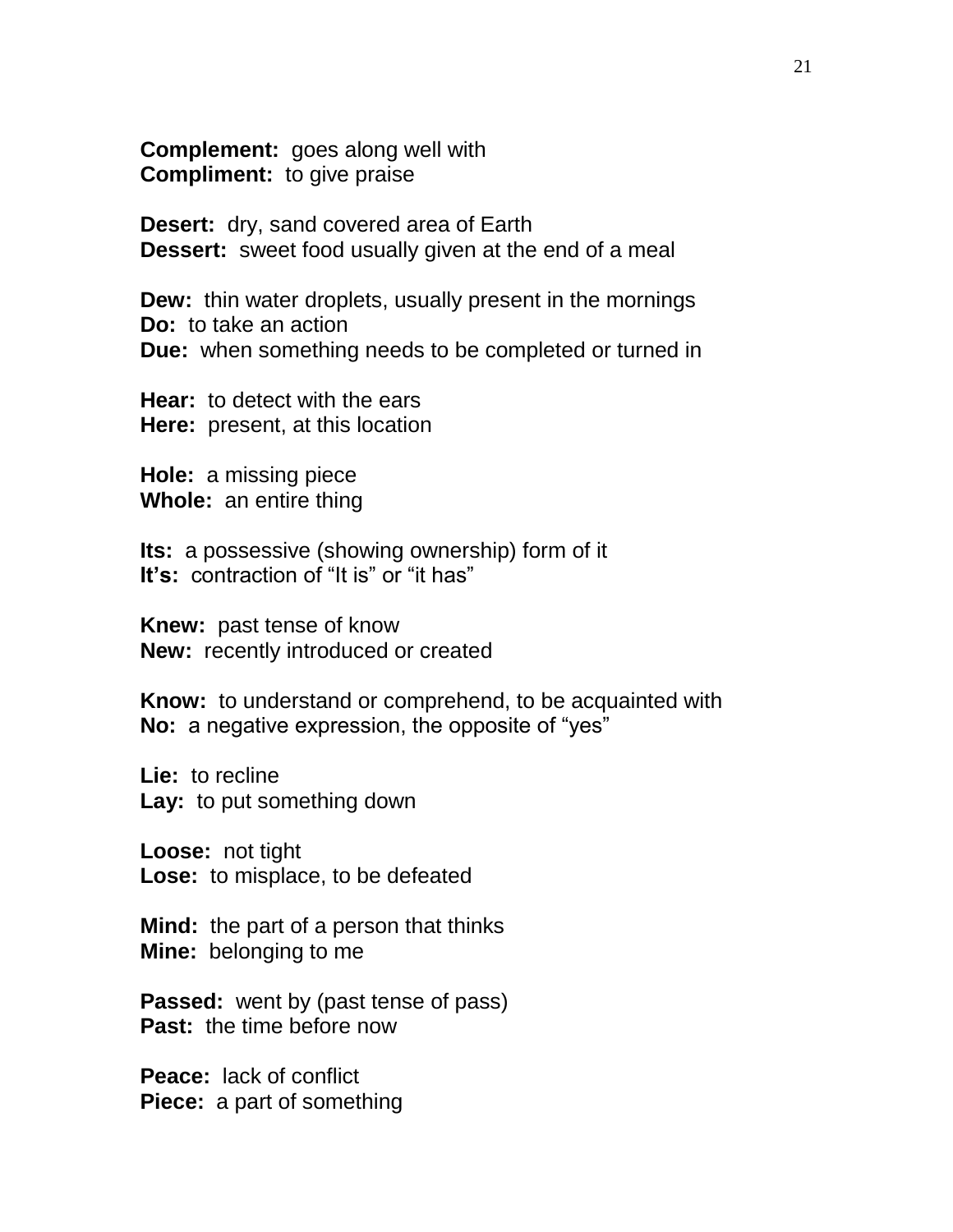**Principal:** leader of school or other organization **Principle:** a law, standard, or rule

**Quiet:** soundless or low in sound **Quite:** very; fully **Quit:** to stop

**Right:** correct, opposite of left **Write:** to put words down in a form that can be read (as on paper)

**Set:** to put something somewhere **Sit:** to be seated

**Suppose:** (verb) to assume something is true based on evidence **Supposed:** this word usually goes with "to" as in someone is "supposed to" do something.

**Sight:** vision **Site:** location **Cite:** to credit the original author

**Than:** a word used to compare **Then:** at another time, not now; next

**Their:** belonging to them **There:** at a certain location, not here **They're:** contraction of "they are"

**Threw:** past tense of throw **Through:** finished; going in one side and other the other

**To:** in the direction of, toward **Too:** also **Two:** number between one and three

**Use:** to put into service or employ **Used:** past tense of use; accustomed